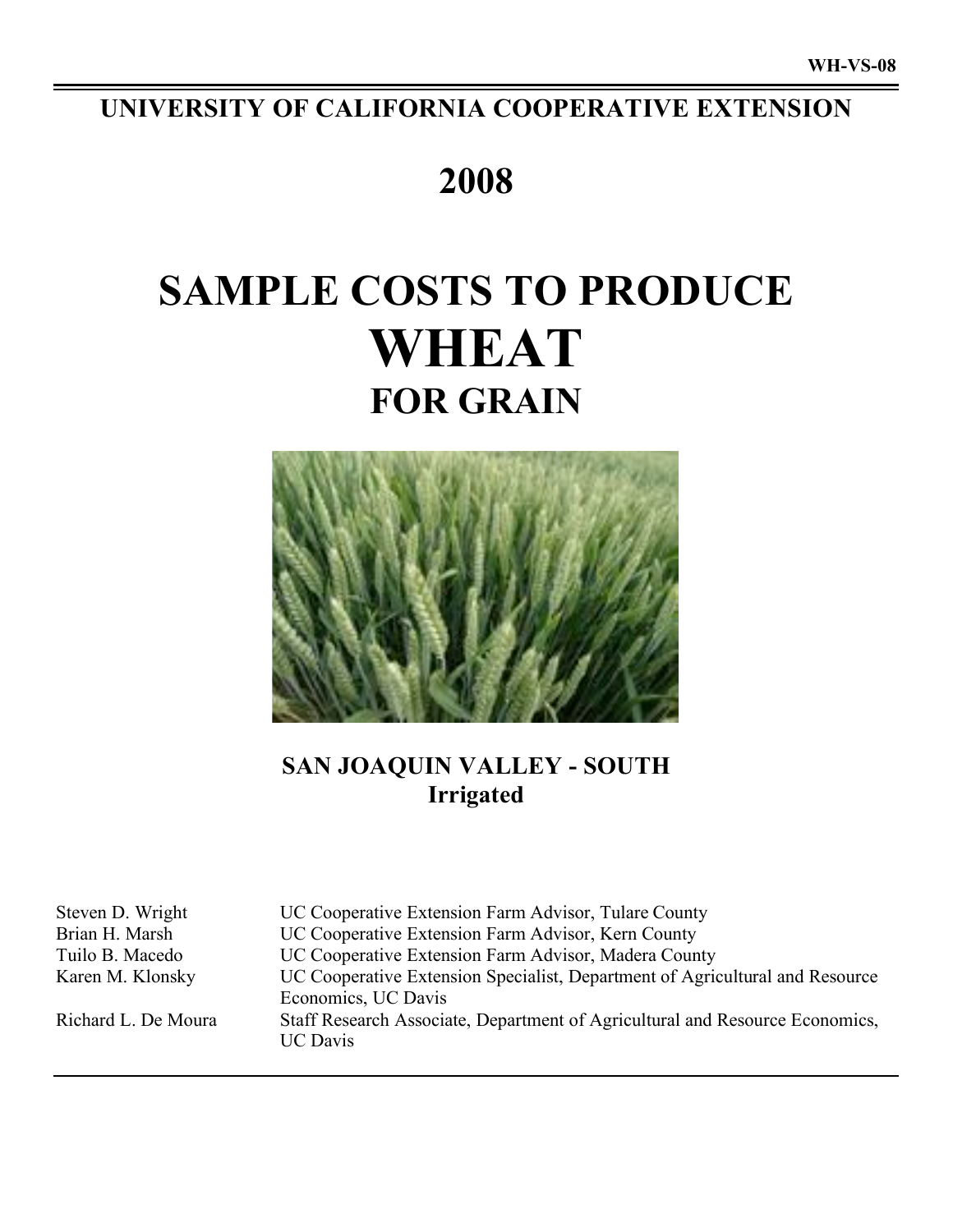# **UNIVERSITY OF CALIFORNIA COOPERATIVE EXTENSION**

# **SAMPLE COSTS TO PRODUCE WHEAT for GRAIN San Joaquin Valley – South 2008**

## **STUDY CONTENTS**

| Table 6. WHOLE FARM ANNUAL EQUIPMENT, INVESTMENT and OVERHEAD COSTS.  12 |  |
|--------------------------------------------------------------------------|--|
|                                                                          |  |
|                                                                          |  |

## **INTRODUCTION**

Sample costs to produce wheat for grain in the southern San Joaquin Valley are shown in this study. The study is intended as a guide only, and can be used to make production decisions, determine potential returns, prepare budgets and evaluate production loans. Practices described are based on the production practices considered typical for this crop and region, but will not apply to every farm situation. Sample costs for labor, materials, equipment and custom services are based on current figures. "Your Costs" columns in Tables 1 and 2 are provided for entering your farm costs.

The hypothetical farm operations, production practices, overhead, and calculations are described under the assumptions. For additional information or an explanation of the calculations used in the study call the Department of Agricultural and Resource Economics, University of California, Davis, California, (530) 752- 3589 or the local UC Cooperative Extension office.

Sample Cost of Production Studies for many commodities are available from the Department of Agricultural and Resource Economics' website http://coststudies.ucdavis.edu or by calling, UC Davis, (530) 752-4424. The studies can also be obtained from the local county UC Cooperative Extension offices.

The University of California does not discriminate in any of its policies, procedures or practices. The university is an affirmative action/equal opportunity employer.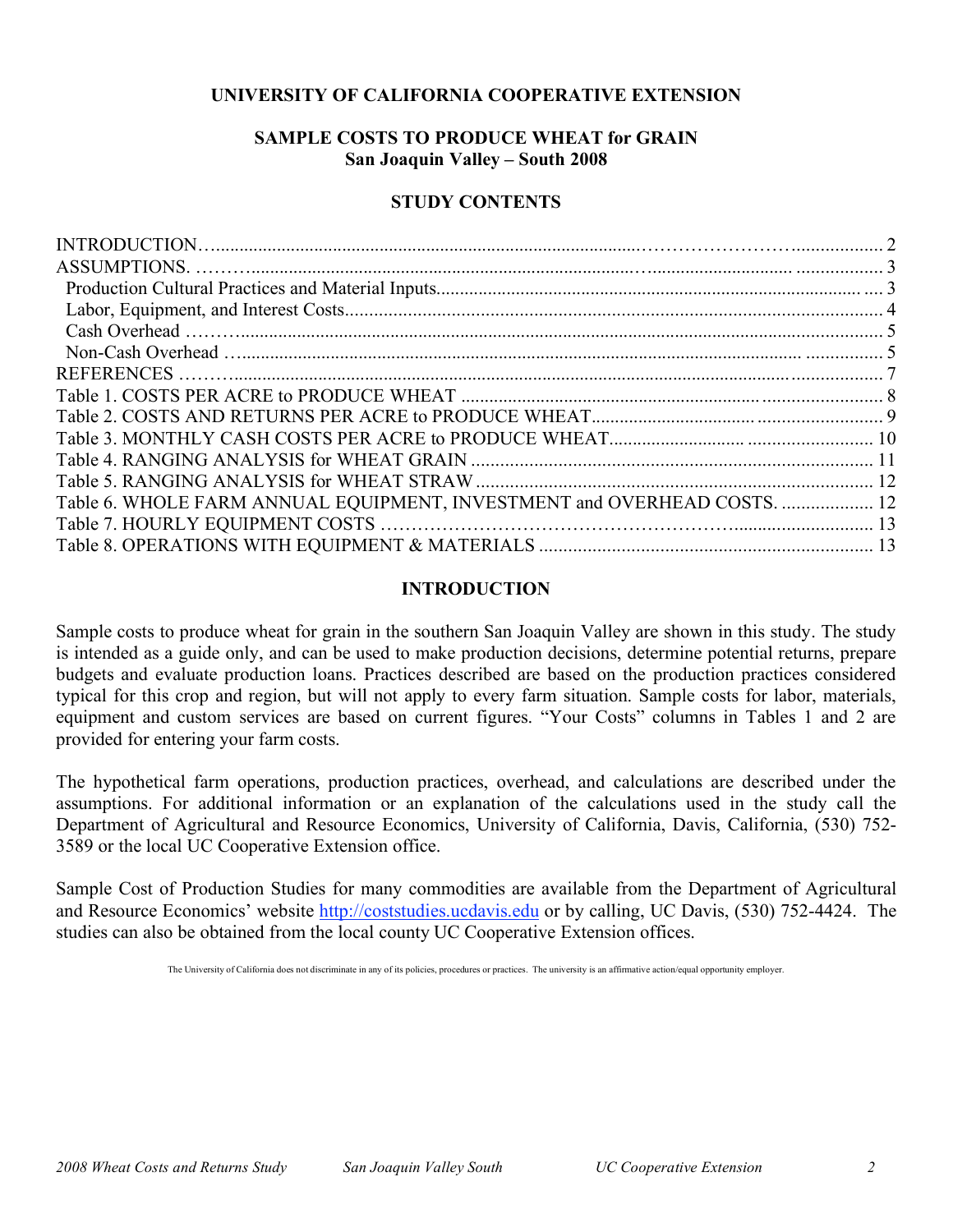## **ASSUMPTIONS**

The assumptions refer to Tables 1 through 8 and pertain to sample costs to produce wheat for grain in the southern San Joaquin Valley. Practices described represent production practices and materials considered typical of well-managed wheat crop. Costs, materials, and practices in this study will not be applicable to all situations. Cultural practices vary among growers within the region. The study is intended as a guide only. **The use of trade names and cultural practices in this report does not constitute an endorsement or recommendation by the University of California nor is any criticism implied by omission of other similar products or cultural practices.**

**Farm.** The hypothetical farm consists of 3,000 non-contiguous acres of which 1,500 acres are rented and 1,500 owned by the grower. Wheat is planted on 25% of the acres (600 rented acres). Alfalfa, corn, cotton, vegetables and almonds are planted on the remaining acres. If water is available, the wheat may be doublecropped and in that case some annual costs (Cash and Non-Cash Overhead) are allocated to the wheat (50%) and the doublecrop which will most likely be corn (50%). The grower owned acres include 10 acres occupied by buildings and homestead.

# **Production Cultural Practices and Material Inputs**

**Land Preparation**. In the fall anhydrous ammonia is injected on the field. The fields are disked twice to prepare the seedbed. Borders or levees are pulled at planned intervals creating checks for irrigation.

**Planting**. Wheat seed is drilled (planted) at a rate of 130 pounds per acre on flat ground. Planting normally occurs in the fall and in this study the grower drills the seed in the last week of November.

**Fertilization**. In November prior to land preparation, nitrogen (N) as anhydrous ammonia at 130 pounds per acre is applied by the grower using an injection rig provided by the fertilizer company. In February, N as urea is applied top dress by air at a rate of 50 pounds per acre. In April, 40 pounds of N as UN32 is applied in the irrigation water. In some areas, phosphorous may be required for grain crops at planting. Growers should apply fertilizer or soil amendments only after soil tests determine nutrient and pH levels.

**Irrigation**. The irrigation cost includes the water (\$4.58 per acre-inch) and labor expense (0.15 hours per acre per irrigation). The crop is irrigated once in January, once in March, twice in April and once in May at four acre-inches per irrigation. The water is supplied by an irrigation district, although some growers may use or supplement with well water. Water prices vary among irrigation districts. The authors agreed that \$55 per acrefoot (\$4.58 per acre-inch) is a fair value for this study, based upon information from their respective growers.

**Pest Management.** The pesticides, rates, and application practices mentioned in this cost study are listed in the *UC IPM Pest Management Guidelines, Small Grains.* **Pesticides mentioned in this study are not recommendations, but those commonly used in the region.** For information and pesticide use permits, contact the local county Agricultural Commissioner's office. For information on other pesticides available, pest identification, monitoring, and management, visit the UC IPM website at www.ipm.ucdavis.edu. **Pest control costs can vary considerably each year depending upon local conditions and pest populations in any given year.** Adjuvants are recommended for many pesticides for effective control and are an added cost. Adjuvants are not included in this study. Pesticide cost will vary by grower location and the grower's purchasing volume or use. Material costs are shown as full retail from a single chemical dealer.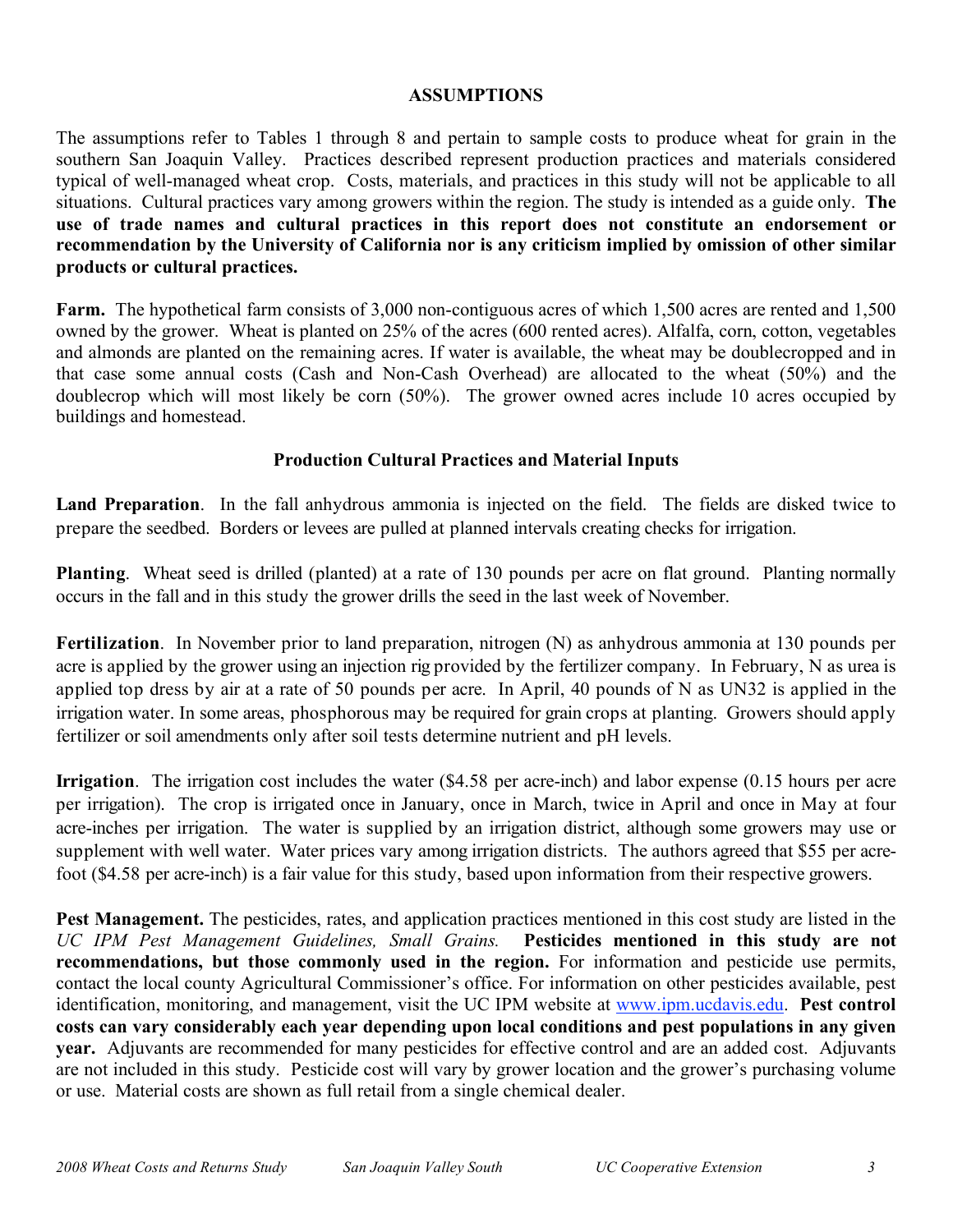*Pest Control Adviser (PCA).* Written recommendations are required for many commercially applied pesticides and are available from licensed pest control advisers. In addition the PCA or an independent consultant will monitor the field for agronomic problems including irrigation and nutrition. Growers may hire private PCAs or receive the service as part of a service agreement with an agricultural chemical and fertilizer company. The company charges \$8 per acre to monitor the field for nutrition, insects and diseases.

*Weeds.* Shark, Buctril, MCPA, or Clarity are post-emergent herbicides to control broadleaf weeds. They are generally applied in January or when weeds are very small. In this study, Shark is applied at 1.5 ounces per acre to control all weeds listed on the label. Puma is applied one week later at 10.6 fluid ounces for wild oats or canary grass control. The herbicides are applied commercially by air.

**Harvest**. The wheat is custom harvested for grain in June at \$26 per acre. The custom harvester combines, transfers the wheat from the combine to a bankout wagon, which delivers and dumps the grain into bulk trailers for delivery to the mill. In this study the mill pays the hauling cost. After grain harvest, if the straw is sold, it is swathed and baled. All straw costs are incurred by the buyer.

**Yields**. The crop is assumed to yield 3.25 tons per acre of grain at 9 to 10% moisture. Based on grower input, yields in the San Joaquin Valley range from 2.0 to 4.5 tons per acre. In addition, the crop yields 1.8 to 2.4 tons of straw per acre and for this study is assumed to yield 2.0 tons per acre.

**Returns**. A price of a \$180 per ton based on growers' current preselling price is used to calculate returns over a range of yields. Various returns are shown in the Ranging Table 4 for grain sales over a range of yields. Straw sales over a range of yields are shown in Ranging Table 5. The grower does not incur any additional costs for the straw above the costs of producing the wheat; therefore, no production costs are included. For a total net return, add the proper number from both tables together.

**Assessments.** The California Wheat Commission (CWC) collects a fee of \$1.00 per ton under a state marketing order. The CWC funds research and market development.

**Pickup.** The pickup travels 7.18 miles per acre for wheat production use or a total of 4,308 miles per year. Costs are estimated and not based on any specific data.

# **Labor, Equipment and Interest Costs**

Labor. Labor rates of \$13.94 per hour for machine operators and \$10.88 for general labor includes payroll overhead of 36%. The basic hourly wages are \$10.25 for machine operators and \$8.00 for general labor. The overhead includes the employers' share of federal and California state payroll taxes, workers' compensation insurance for field crops (code 0071), and a percentage for other possible benefits. Workers' compensation costs will vary among growers, but for this study the cost is based upon the average industry final rate as of January 1, 2008 (California Department of Insurance, unreferenced). Labor for operations involving machinery are 20% higher than the operation time given in Table 1 to account for the extra labor involved in equipment set up, moving, maintenance, work breaks, and field repair.

**Interest on Operating Capital**. Interest on operating capital is based on cash operating costs and is calculated monthly until harvest at a nominal rate of 6.75% per year. A nominal interest rate is the typical market cost of borrowed funds. The interest cost of post harvest operations is discounted back to the last harvest month using a negative interest charge. The rate will vary depending upon various factors, but the rate in this study is considered a typical lending rate by a farm lending agency as of April 2008.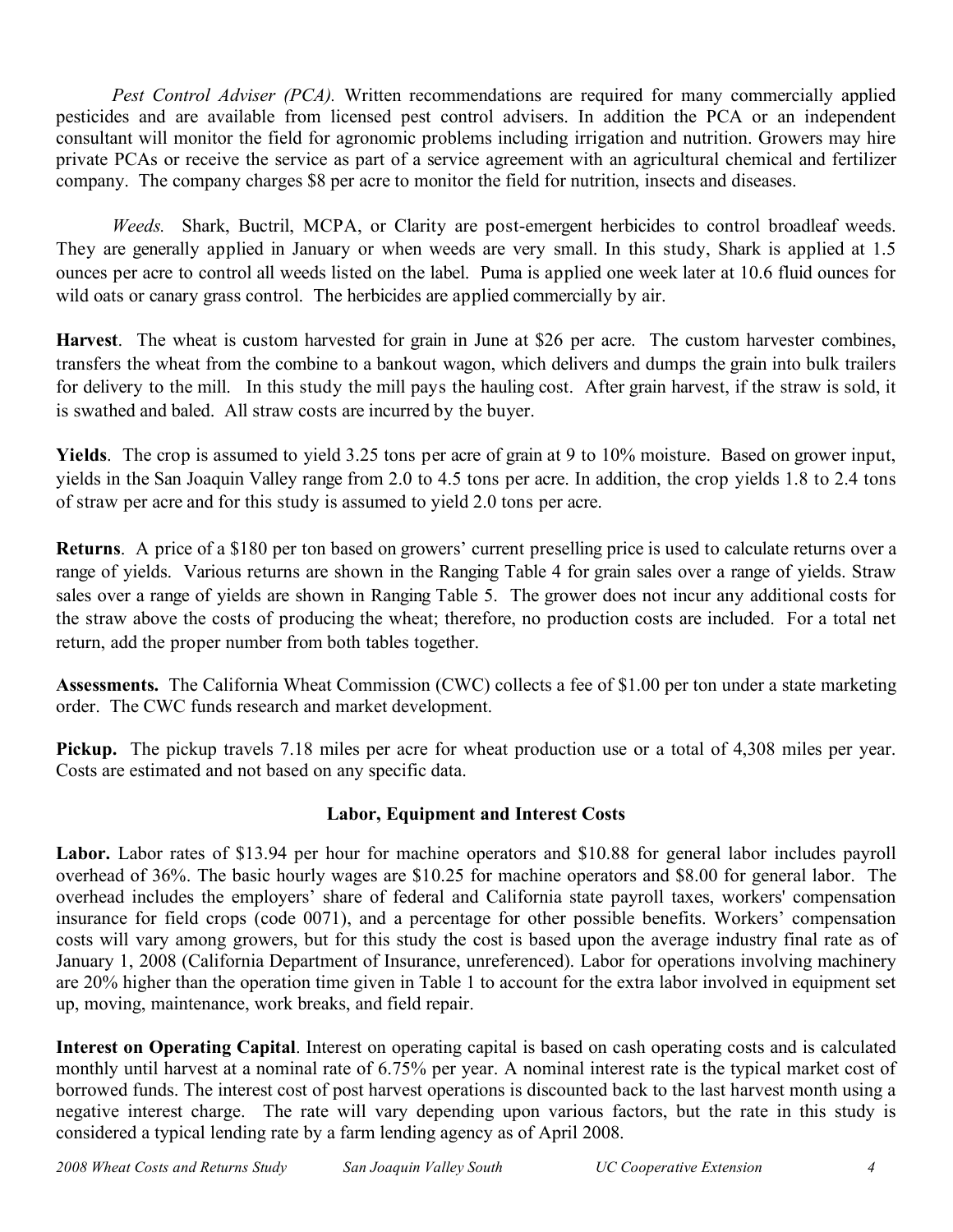**Equipment Operating Costs**. Repair costs are based on purchase price, annual hours of use, total hours of life, and repair coefficients formulated by the American Society of Agricultural Engineers (ASAE). Fuel and lubrication costs are also determined by ASAE equations based on maximum power take off (PTO) horsepower and fuel type. Prices for **on-farm delivery** of diesel and gasoline are \$3.54 (excludes excise taxes) and \$3.57 per gallon, respectively. The fuel prices are the average costs from November 2007 through April 2008 derived from American Automobile Association (AAA) and Energy Information Administration monthly data. The cost includes a 2.25% sales tax for diesel fuel, and federal and excise taxes plus an 8% sales tax on gasoline. The federal and state excise tax on gasoline used on the farm can be refunded for on-farm use when filing your income tax. The fuel, lube, and repair cost per acre for each operation in the "Cost Per Acre to Produce" table is determined by multiplying the total hourly operating cost in the "Hourly Equipment Costs" table for each piece of equipment used from the Operation Time (Hrs/A) column by the hours per acre. Tractor time is 10% higher than implement time for a given operation to account for setup, travel and down time.

**Risk.** Production risks should not be minimized. While this study makes every effort to model a production system based on typical, real world practices, it cannot fully represent financial, agronomic and market risks, which affect the profitability and economic viability.

# **Cash Overhead**

Cash overhead consists of various cash expenses paid out during the year that are assigned to the whole farm, not to a particular operation. If the field is double cropped, allocate 50% of the costs to each crop.

**Property Taxes**. Counties charge a base property tax rate of 1% on the assessed value of the property. In some counties special assessment districts exist and charge additional taxes on property including equipment, buildings, and improvements. For this study, county taxes are calculated as 1% of the average value of the property. Average value equals new cost plus salvage value divided by 2 on a per acre basis.

**Insurance.** Insurance for farm investments vary depending on the assets included and the amount of coverage. Property insurance provides coverage for property loss and is charged at 0.74% of the average value of the assets over their useful life. Liability insurance covers accidents on the farm and costs \$1,533 for the entire farm or \$0.51 per producing acre.

**Office.** Costs are estimated at \$35 per acre for the ranch and are not based on any specific information, except that there is a cost involved for bookkeeping, payroll, tax preparation, and telephone.

**Land Rent.** Annual land rents for a field crop ranges from \$100 to \$300 per acre. The wheat is planted on the rented land and costs \$225 per acre.

**Investment Repairs**. Annual repairs on investments or capital recovery items that require maintenance are calculated as 2% of the purchase price. Repairs are not calculated for land and establishment costs.

# **Non-Cash Overhead**

Non-cash overhead is calculated as the capital recovery cost for equipment and other farm investments. If the field is double cropped, allocate 50% of the costs to each crop.

**Capital Recovery Costs**. Capital recovery cost is the annual depreciation and interest costs for a capital investment and is the amount of money required each year to recover the difference between the purchase price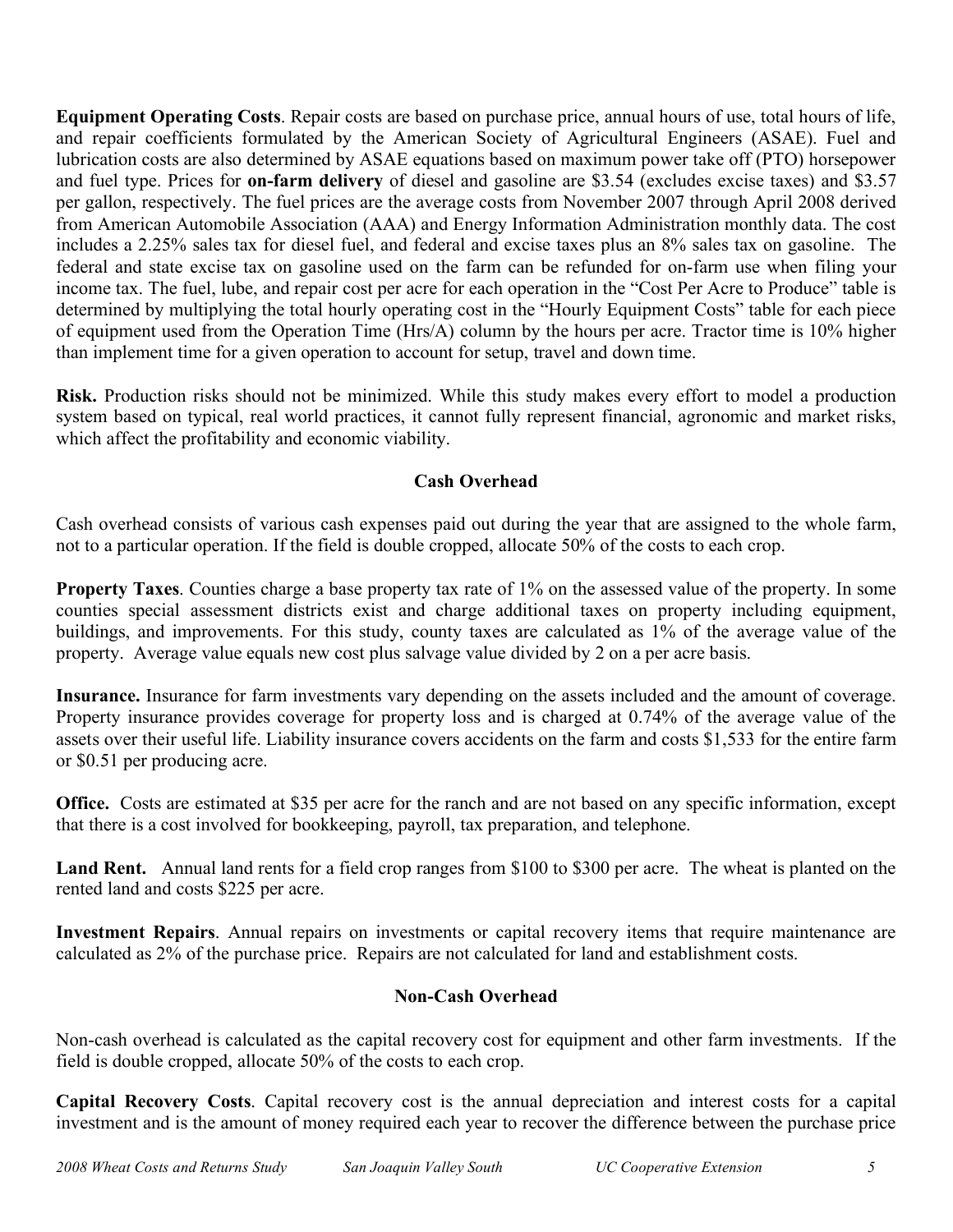and salvage value (unrecovered capital). The capital recovery costs are equivalent to the annual payment on a loan for the investment with the down payment equal to the discounted salvage value. This is a more complex method of calculating ownership costs than straight-line depreciation and opportunity costs, but more accurately represents the annual costs of ownership because it takes the time value of money into account (Boehlje and Eidman). The formula for the calculation of the annual capital recovery costs is ((Purchase Price – Salvage Value) x Capital Recovery Factor) + (Salvage Value x Interest Rate).

*Salvage Value*. Salvage value is the estimated value of an investment at the end of its useful life. For farm machinery the value is a percentage of the new cost of the investment (Boehlje and Eidman). The value is calculated from equations developed by ASAE based on equipment type and years of life. The life in years is estimated by dividing the wear out life, as given by ASAE, by the annual hours of use in the operation. For other investments including irrigation systems, buildings, and miscellaneous equipment, the value at the end of its useful life is zero. The salvage value for land is the purchase price because land does not depreciate.

*Capital Recovery Factor*. Capital recovery factor is the amortization factor or annual payment whose present value at compound interest is 1. The amortization factor is a table value that corresponds to the interest rate and equipment life.

*Interest Rate.* The interest rate of 4.25% is used to calculate capital recovery. The rate will vary depending upon size of loan and other lending agency conditions, but is a suggested rate by a farm lending agency in April 2008.

**Tools**. Includes shop equipment/tools and other tools used on the farm and does not recognize any specific inventory.

**Irrigation System**. The permanent irrigation system consists of wells, pumps and motors, and buried mainline with alfalfa valves. The maintenance costs are included in the land rental price.

**Land**. Cropland with district water suitable for wheat production typically ranges in value among counties from \$4,500 to \$12,000 per acre. The land in this study that is owned by the grower cost \$8,000 per acre. Being the wheat is on rented land, land ownership costs are not shown.

**Global Positioning System.** Global Positioning System (GPS) is included based on grower estimates for steering equipment on the tractor, rate monitors on the implements and any other items that are needed to make the equipment effective. The data is not taken from any specific inventory.

**Equipment.** Although, farm equipment is purchased new or used, the study shows the current purchase price for new equipment. The new purchase price is adjusted to 60% to indicate a mix of new and used equipment. Equipment costs are composed of three parts: non-cash overhead, cash overhead, and operating costs. Both of the overhead factors have been discussed in previous sections. The operating costs consist of repairs, fuel, and lubrication and are discussed under operating costs.

**Table Values.** Due to rounding, the totals may be slightly different from the sum of the components.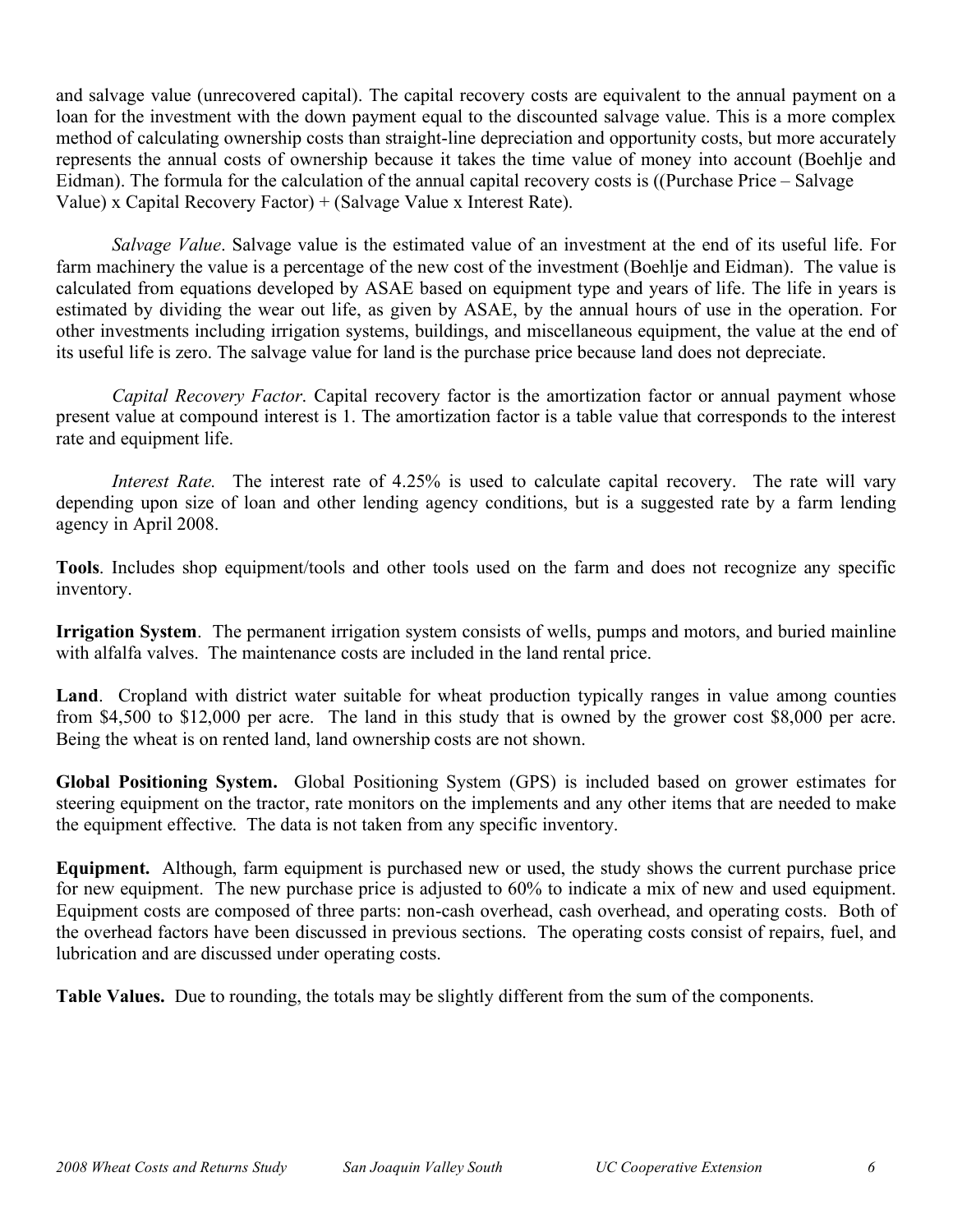### **REFERENCES**

- American Society of Agricultural Engineers. 1994. *American Society of Agricultural Engineers Standards Yearbook*. Russell H. Hahn and Evelyn E. Rosentreter (eds.) St. Joseph, Missouri. 41st edition.
- American Society of Farm Managers and Rural Appraisers. 2008. *Trends in Agricultural Land & Lease Values*. California Chapter of the American Society of Farms Managers and Rural Appraisers. Woodbridge, CA.
- Boehlje, Michael D., and Vernon R. Eidman. 1984. *Farm Management*. John Wiley and Sons. New York, New York.
- Campbell-Matthews, Marsha, Ron Vargas, Steve Wright, Carol Collar, Michael Canevari, Lee Jackson, Brian Marsh, Karen Klonsky, and Pete Livingston. 1999. *Sample Costs to Produce Wheat, San Joaquin Valley*. University of California Cooperative Extension, Department of Agricultural and Resource Economics. Davis, CA.
- California State Automobile Association. 2008. *Gas Price Averages 2007.* AAA Press Room, San Francisco, CA. Internet accessed April 2008. http://www.csaa.com/portal/site/CSAA
- California State Board of equalization. *Fuel Tax Division Tax Rates.* Internet accessed April 2008. http://www.boe.ca.gov/sptaxprog/spftdrates.htm
- Doane Editors. 1984. *Facts and Figures for Farmers.* Doane Publishing, St. Louis, MO.
- Energy Information Administration. 2007. *Weekly Retail on Highway Diesel Prices.* Internet accessed April 2008. http://tonto.eix.doe.gov/oog/info/wohdp
- University of California Statewide Integrated Pest Management Program. *UC Pest Management Guidelines, Small Grains*. 2007. University of California, Davis, CA. http://www.ipm.ucdavis.edu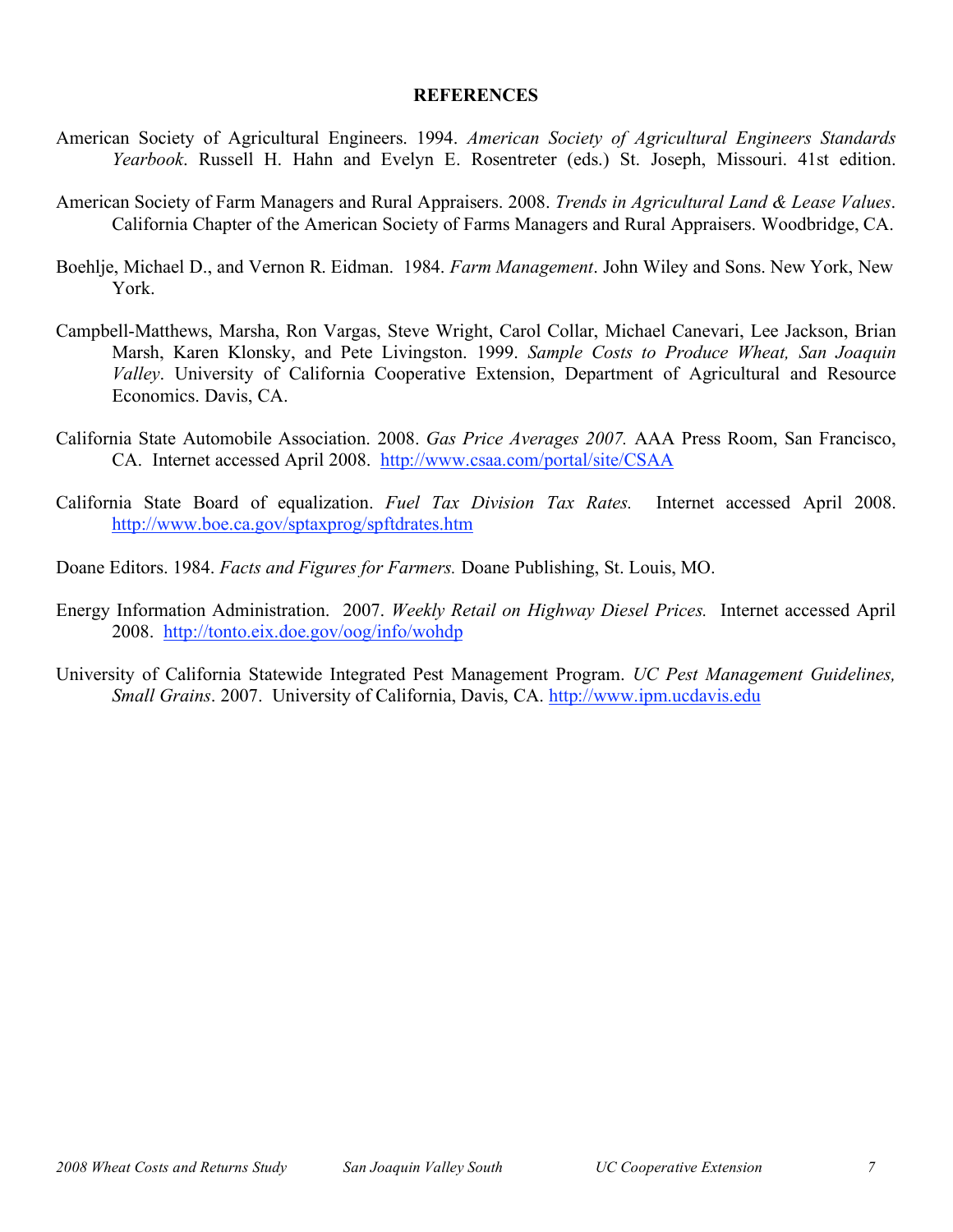#### UC COOPERATIVE EXTENSION **Table 1. COSTS PER ACRE to PRODUCE WHEAT** SAN JOAQUIN VALLEY – South 2008

|                                           | Operation<br>Cash and Labor Cost per acre |                  |                  |                    |                  |                  |      |  |
|-------------------------------------------|-------------------------------------------|------------------|------------------|--------------------|------------------|------------------|------|--|
|                                           | Time                                      | Labor            | Fuel, Lube       | Material           | Custom/          | Total            | Your |  |
| Operation                                 | (Hrs/A)                                   | Cost             | & Repairs        | Cost               | Rent             | Cost             | Cost |  |
| Cultural:                                 |                                           |                  |                  |                    |                  |                  |      |  |
| Fertilize: Preplant (Anhydrous Ammonia)   | 0.07                                      | 1                | 3                | 95                 | $\mathbf{0}$     | 99               |      |  |
| Land Prep: Disk 2X                        | 0.22                                      | 4                | 15               | $\mathbf{0}$       | $\mathbf{0}$     | 18               |      |  |
| Land Prep: Pull Borders                   | 0.04                                      | 1                | $\mathfrak{2}$   | $\mathbf{0}$       | $\Omega$         | $\overline{2}$   |      |  |
| Plant: Wheat                              | 0.12                                      | $\overline{c}$   | 5                | 55                 | $\theta$         | 62               |      |  |
| Weed: Postemergent (Shark)                | 0.00                                      | $\mathbf{0}$     | $\mathbf{0}$     | 12                 | 8                | 20               |      |  |
| Weed: Wild Oats (Puma)                    | 0.00                                      | $\mathbf{0}$     | $\mathbf{0}$     | 22                 | 8                | 30               |      |  |
| Irrigate: Water & Labor 5X                | 0.75                                      | 8                | $\mathbf{0}$     | 92                 | $\theta$         | 100              |      |  |
| Fertilize: Top Dress (Urea)               | 0.00                                      | $\mathbf{0}$     | $\mathbf{0}$     | 56                 | 8                | 64               |      |  |
| Fertilize: Water Run (UN32)               | 0.00                                      | $\theta$         | $\mathbf{0}$     | 34                 | $\theta$         | 34               |      |  |
| Pest Control Adviser/Consultant           | 0.00                                      | $\mathbf{0}$     | $\boldsymbol{0}$ | $\mathbf{0}$       | 8                | 8                |      |  |
| Pickup Truck Use                          | 0.24                                      | $\overline{4}$   | 3                | $\mathbf{0}$       | $\boldsymbol{0}$ | $\tau$           |      |  |
| TOTAL CULTURAL COSTS                      | 1.44                                      | 20               | 27               | 365                | 32               | 444              |      |  |
| Harvest:                                  |                                           |                  |                  |                    |                  |                  |      |  |
| Harvest: Combine (hauling paid by mill)   | 0.00                                      | $\boldsymbol{0}$ | $\boldsymbol{0}$ | $\boldsymbol{0}$   | 26               | 26               |      |  |
| Assessment                                | 0.00                                      | $\boldsymbol{0}$ | $\boldsymbol{0}$ | $\mathfrak{Z}$     | $\boldsymbol{0}$ | 3                |      |  |
| TOTAL HARVEST COSTS                       | 0.00                                      | $\mathbf{0}$     | $\boldsymbol{0}$ | 3                  | 26               | 29               |      |  |
| Interest on operating capital $(a)$ 6.75% |                                           |                  |                  |                    |                  | 15               |      |  |
| TOTAL OPERATING COSTS/ACRE                |                                           | 20               | 27               | 369                | 58               | 488              |      |  |
| <b>CASH OVERHEAD*:</b>                    |                                           |                  |                  |                    |                  |                  |      |  |
| Office Expense                            |                                           |                  |                  |                    |                  | 35               |      |  |
| Liability Insurance                       |                                           |                  |                  |                    |                  | $\mathbf{1}$     |      |  |
| Land Rent                                 |                                           |                  |                  |                    |                  | 225              |      |  |
| Property Taxes                            |                                           |                  |                  |                    |                  | 1                |      |  |
| Property Insurance                        |                                           |                  |                  |                    |                  | 1                |      |  |
| <b>Investment Repairs</b>                 |                                           |                  |                  |                    |                  | 1                |      |  |
| TOTAL CASH OVERHEAD COSTS                 |                                           |                  |                  |                    |                  | 263              |      |  |
| TOTAL CASH COSTS/ACRE                     |                                           |                  |                  |                    |                  | 751              |      |  |
| NON-CASH OVERHEAD (Capital Recovery)*:    |                                           | Per producing    |                  | <b>Annual Cost</b> |                  |                  |      |  |
|                                           |                                           | acre             |                  | Capital Recovery   |                  |                  |      |  |
| <b>Buildings</b>                          |                                           | 27               |                  | $\overline{c}$     |                  | 2                |      |  |
| Shop Tools                                |                                           | 5                |                  | $\theta$           |                  | $\mathbf{0}$     |      |  |
| <b>Fuel Tanks</b>                         |                                           | $\overline{c}$   |                  | $\mathbf{0}$       |                  | $\boldsymbol{0}$ |      |  |
| Global Positioning System (GPS)           |                                           | 13               |                  | 3                  |                  | 3                |      |  |
| Equipment                                 |                                           | 73               |                  | 9                  |                  | 9                |      |  |
| TOTAL NON-CASH OVERHEAD COSTS             |                                           | 120              |                  | 14                 |                  | 14               |      |  |
| TOTAL COSTS/ACRE                          |                                           |                  |                  |                    |                  | 765              |      |  |

\*For double cropped-allocate 50% to each crop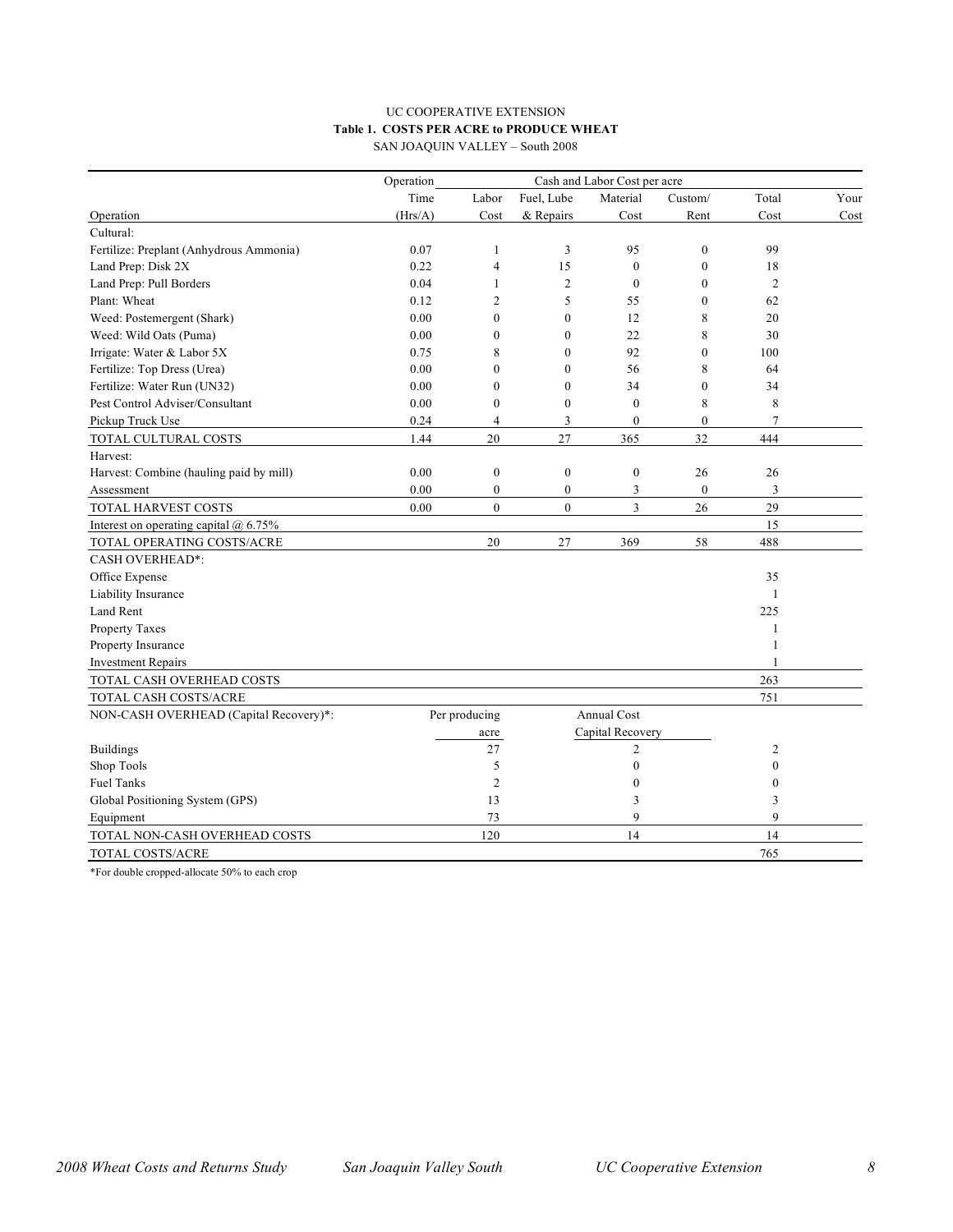| <b>UC COOPERATIVE EXTENSION</b>                      |
|------------------------------------------------------|
| Table 2. COSTS AND RETURNS PER ACRE to PRODUCE WHEAT |
| SAN JOAQUIN VALLEY – South 2008                      |

|                                              | Quantity/ |                 | Price or  | Value or                | Your |
|----------------------------------------------|-----------|-----------------|-----------|-------------------------|------|
|                                              | Acre      | Unit            | Cost/Unit | Cost/Acre               | Cost |
| <b>GROSS RETURNS</b>                         |           |                 |           |                         |      |
| Wheat (grain)                                | 3.25      | ton             | 180.00    | 585                     |      |
| Wheat (straw)                                | 2.00      | ton             | 35.00     | 70                      |      |
| TOTAL RETURNS                                |           |                 | 215.00    | 655                     |      |
| OPERATING COSTS                              |           |                 |           |                         |      |
| Fertilizer:                                  |           |                 |           |                         |      |
| 80-0-0 (Anhydrous Ammonia)                   | 130.00    | lb N            | 0.73      | 95                      |      |
| $46-0-0$ (Urea)                              | 50.00     | lb <sub>N</sub> | 1.12      | 56                      |      |
| 32-0-0 (UN32)                                | 40.00     | lb <sub>N</sub> | 0.86      | 34                      |      |
| Seed:                                        |           |                 |           |                         |      |
| Wheat                                        | 130.00    | lb              | 0.42      | 55                      |      |
| Herbicide:                                   |           |                 |           |                         |      |
| Shark EW                                     | 1.50      | 0Z              | 7.69      | 12                      |      |
| Puma 1EC                                     | 10.60     | floz            | 2.11      | 22                      |      |
| Custom:                                      |           |                 |           |                         |      |
| Air Application                              | 3.00      | acre            | 8.00      | 24                      |      |
| Combine Wheat                                | 1.00      | acre            | 26.00     | 26                      |      |
| Pest Control Adviser/Consultant              | 1.00      | acre            | 8.00      | 8                       |      |
| <b>Irrigation:</b>                           |           |                 |           |                         |      |
| Water                                        | 20.00     | acin            | 4.58      | 92                      |      |
| Assessment:                                  |           |                 |           |                         |      |
| California Wheat Commission (CWC)            | 3.25      | ton             | 1.00      | 3                       |      |
| Labor (machine)                              | 0.82      | hrs             | 13.94     | 11                      |      |
| Labor (non-machine)                          | 0.75      | hrs             | 10.88     | 8                       |      |
| Fuel - Gas                                   | 0.60      | gal             | 3.57      | $\overline{c}$          |      |
| Fuel - Diesel                                | 4.83      | gal             | 3.54      | 17                      |      |
| Lube                                         |           |                 |           | 3                       |      |
| Machinery repair                             |           |                 |           | 5                       |      |
| Interest on operating capital $@$ 6.75%      |           |                 |           | 15                      |      |
| TOTAL OPERATING COSTS/ACRE                   |           |                 |           | 488                     |      |
| NET RETURNS ABOVE OPERATING COSTS            |           |                 |           | 167                     |      |
| <b>CASH OVERHEAD COSTS*:</b>                 |           |                 |           |                         |      |
| Office Expense                               |           |                 |           | 35                      |      |
| Liability Insurance                          |           |                 |           | 1                       |      |
| Land Rent                                    |           |                 |           | 225                     |      |
| <b>Property Taxes</b>                        |           |                 |           | 1                       |      |
| Property Insurance                           |           |                 |           | 1                       |      |
| <b>Investment Repairs</b>                    |           |                 |           | 1                       |      |
| TOTAL CASH OVERHEAD COSTS/ACRE               |           |                 |           | 263                     |      |
| TOTAL CASH COSTS/ACRE                        |           |                 |           | 751                     |      |
| NON-CASH OVERHEAD COSTS (Capital Recovery)*: |           |                 |           |                         |      |
| Buildings                                    |           |                 |           | $\overline{\mathbf{c}}$ |      |
| Shop Tools                                   |           |                 |           | 0                       |      |
| Fuel Tanks                                   |           |                 |           | $\boldsymbol{0}$        |      |
| Global Positioning System (GPS)              |           |                 |           | 3                       |      |
| Equipment                                    |           |                 |           | 9                       |      |
| TOTAL NON-CASH OVERHEAD COSTS/ACRE           |           |                 |           | 14                      |      |
| TOTAL COSTS/ACRE                             |           |                 |           | 765                     |      |
| NET RETURNS ABOVE TOTAL COSTS                |           |                 |           | $-110$                  |      |

\*For double cropped-allocate 50% to each crop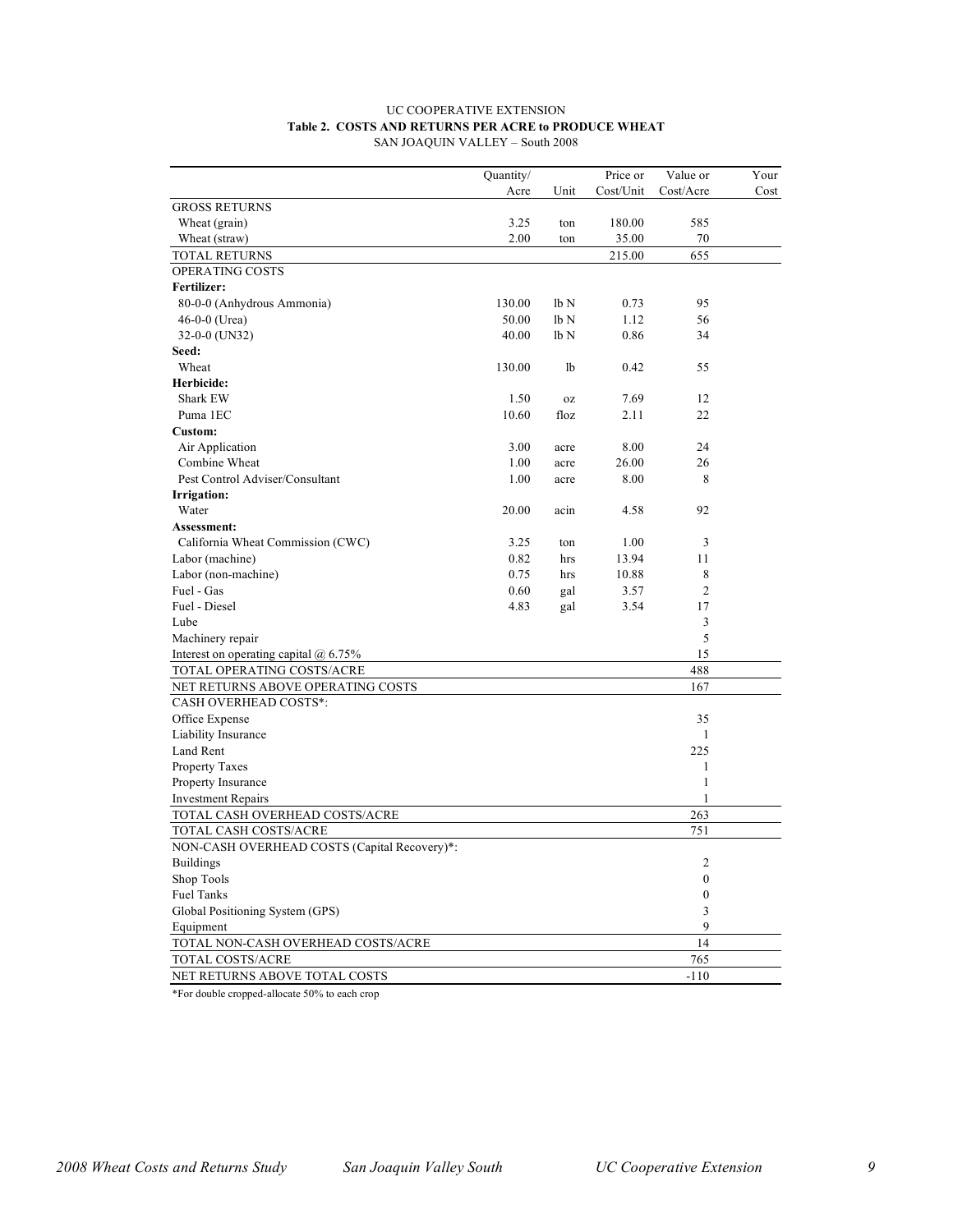#### UC COOPERATIVE EXTENSION **Table 3. MONTHLY CASH COSTS PER ACRE to PRODUCE WHEAT** SAN JOAQUIN VALLEY – South 2008

| Beginning NOV 07                          | <b>NOV</b>     | <b>DEC</b>     | <b>JAN</b>       | <b>FEB</b>       | <b>MAR</b>       | <b>APR</b>       | MAY      | <b>JUN</b>       | <b>JUL</b>       | <b>AUG</b>     | <b>SEP</b>       | OCT              | <b>TOTAL</b>   |
|-------------------------------------------|----------------|----------------|------------------|------------------|------------------|------------------|----------|------------------|------------------|----------------|------------------|------------------|----------------|
| Ending OCT 08                             | 07             | 07             | 08               | 08               | 08               | 08               | 08       | 08               | 08               | 08             | 08               | 08               |                |
| Fertilize: Preplant (Anhydrous Ammonia)   | 99             |                |                  |                  |                  |                  |          |                  |                  |                |                  |                  | 99             |
| Land Prep: Disk 2X                        | 18             |                |                  |                  |                  |                  |          |                  |                  |                |                  |                  | 18             |
| Land Prep: Pull Borders                   | $\overline{2}$ |                |                  |                  |                  |                  |          |                  |                  |                |                  |                  | $\overline{2}$ |
| Plant: Wheat                              | 62             |                |                  |                  |                  |                  |          |                  |                  |                |                  |                  | 62             |
| Weed: Postemergent (Shark)                |                |                | 20               |                  |                  |                  |          |                  |                  |                |                  |                  | 20             |
| Weed: Wild Oats (Puma)                    |                |                | 30               |                  |                  |                  |          |                  |                  |                |                  |                  | 30             |
| Irrigate: Water & Labor 5X                |                |                | 20               |                  | 20               | 40               | 20       |                  |                  |                |                  |                  | 100            |
| Fertilize: Top Dress (Urea)               |                |                |                  | 64               |                  |                  |          |                  |                  |                |                  |                  | 64             |
| Fertilize: Water Run (UN32)               |                |                |                  |                  |                  | 34               |          |                  |                  |                |                  |                  | 34             |
| Pest Control Adviser/Consultant           | 1              |                | 1                | 1                |                  | $\mathbf{1}$     |          |                  |                  |                |                  |                  | 8              |
| Pickup Truck Use                          |                |                | 1                | 1                |                  |                  |          |                  |                  |                |                  |                  | 7              |
| TOTAL CULTURAL COSTS                      | 183            | 2              | 71               | 66               | 22               | 76               | 22       | $\overline{c}$   |                  |                |                  |                  | 444            |
| Harvest:                                  |                |                |                  |                  |                  |                  |          |                  |                  |                |                  |                  |                |
| Harvest: Combine (hauling paid by mill)   |                |                |                  |                  |                  |                  |          | 26               |                  |                |                  |                  | 26             |
| Assessment                                |                |                |                  |                  |                  |                  |          | 3                |                  |                |                  |                  | 3              |
| <b>TOTAL HARVEST COSTS</b>                |                |                |                  |                  |                  |                  |          | 29               |                  |                |                  |                  | 29             |
| Interest on operating capital $(a)$ 6.75% | 1              |                | $\mathbf{1}$     | $\sqrt{2}$       | $\overline{2}$   | 2                | 2        | 3                | $\Omega$         | $\mathbf{0}$   | $\boldsymbol{0}$ | $\boldsymbol{0}$ | 15             |
| TOTAL OPERATING COSTS/ACRE                | 184            | 3              | 73               | 67               | 23               | 78               | 24       | 33               |                  | 1              | 1                | 1                | 488            |
| <b>OVERHEAD:</b>                          |                |                |                  |                  |                  |                  |          |                  |                  |                |                  |                  |                |
| Office Expense                            | 4              |                | 4                | Δ                |                  | 4                | Δ        | 4                |                  |                |                  |                  | 35             |
| Liability Insurance                       |                |                |                  |                  |                  |                  |          |                  |                  |                |                  |                  |                |
| <b>Land Rent</b>                          |                |                |                  |                  |                  |                  |          | 225              |                  |                |                  |                  | 225            |
| Property Taxes                            |                |                |                  | $\mathbf{0}$     |                  |                  |          |                  | $\mathbf{0}$     |                |                  |                  |                |
| Property Insurance                        |                |                |                  |                  |                  |                  |          |                  |                  |                |                  |                  |                |
| <b>Investment Repairs</b>                 | $\overline{0}$ | $\mathbf{0}$   | $\boldsymbol{0}$ | $\boldsymbol{0}$ | $\boldsymbol{0}$ | $\boldsymbol{0}$ | $\bf{0}$ | $\boldsymbol{0}$ | $\boldsymbol{0}$ | $\mathbf{0}$   | $\bf{0}$         | $\boldsymbol{0}$ |                |
| TOTAL CASH OVERHEAD COSTS                 | 4              | $\overline{4}$ | $\overline{4}$   | 6                | $\overline{4}$   | 4                | 4        | 229              | $\mathbf{0}$     | $\overline{0}$ | $\mathbf{0}$     | $\overline{0}$   | 263            |
| TOTAL CASH COSTS/ACRE                     | 188            | 7              | 77               | 73               | 28               | 83               | 28       | 263              |                  | $\mathbf{1}$   | $\mathbf{1}$     |                  | 751            |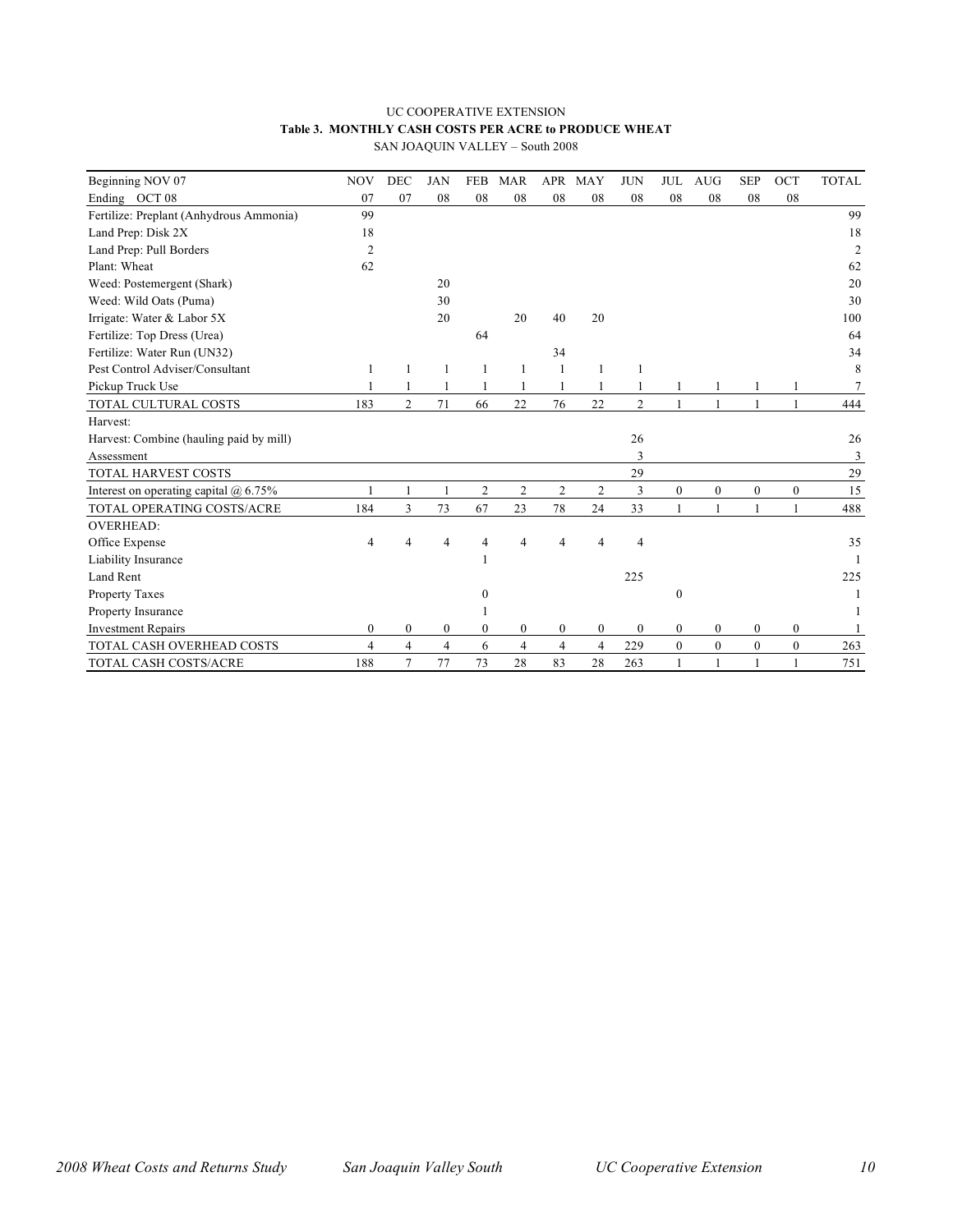#### UC COOPERATIVE EXTENSION **Table 4 RANGING ANALYSIS for WHEAT (grain)** SAN JOAQUIN VALLEY – South 2008

|                                              |                |                |      | YIELD (ton/acre) |      |      |      |
|----------------------------------------------|----------------|----------------|------|------------------|------|------|------|
|                                              | 1.75           | 2.25           | 2.75 | 3.25             | 3.75 | 4.25 | 4.75 |
| <b>OPERATING COSTS:</b>                      |                |                |      |                  |      |      |      |
| Cultural Cost                                | 444            | 444            | 444  | 444              | 444  | 444  | 444  |
| Harvest Cost                                 | 26             | 26             | 26   | 26               | 26   | 26   | 26   |
| Assessment                                   | $\overline{c}$ | $\overline{2}$ | 3    | 3                | 4    | 4    | 5    |
| Interest on operating capital $\omega$ 6.75% | 15             | 15             | 15   | 15               | 15   | 15   | 15   |
| <b>TOTAL OPERATING COSTS/acre</b>            | 487            | 487            | 488  | 488              | 489  | 489  | 490  |
| <b>Total Operating Cost/ton</b>              | 278            | 217            | 178  | 150              | 130  | 115  | 103  |
| <b>CASH OVERHEAD COSTS</b>                   | 263            | 263            | 263  | 263              | 263  | 263  | 263  |
| <b>TOTAL CASH COSTS/acre</b>                 | 750            | 750            | 751  | 751              | 752  | 752  | 753  |
| <b>Total Cash Costs/ton</b>                  | 429            | 333            | 273  | 231              | 201  | 177  | 159  |
| NON-CASH OVERHEAD COSTS                      | 14             | 14             | 14   | 14               | 14   | 14   | 14   |
| <b>TOTAL COSTS/acre</b>                      | 764            | 764            | 765  | 765              | 766  | 766  | 767  |
| <b>Total Costs/ton</b>                       | 437            | 340            | 278  | 235              | 204  | 180  | 162  |

#### COSTS PER ACRE AT VARYING YIELDS TO PRODUCE WHEAT for GRAIN

#### NET RETURNS PER ACRE ABOVE OPERATING COSTS

| <b>PRICE</b>         | YIELD (ton/acre) |        |        |       |      |      |      |  |  |  |  |
|----------------------|------------------|--------|--------|-------|------|------|------|--|--|--|--|
| $\frac{\sqrt{2}}{2}$ | 1.75             | 2.25   | 2.75   | 3.25  | 3.75 | 4.25 | 4.75 |  |  |  |  |
| 140.00               | $-242$           | $-172$ | $-103$ | $-33$ | 36   | 106  | 175  |  |  |  |  |
| 160.00               | $-207$           | $-127$ | -48    | 32    | 111  | 191  | 270  |  |  |  |  |
| 180.00               | $-172$           | $-82$  |        | 97    | 186  | 276  | 365  |  |  |  |  |
| 200.00               | $-137$           | $-37$  | 62     | 162   | 261  | 361  | 460  |  |  |  |  |
| 220.00               | $-102$           | 8      | 117    | 227   | 336  | 446  | 555  |  |  |  |  |
| 240.00               | $-67$            | 53     | 172    | 292   | 411  | 531  | 650  |  |  |  |  |
| 260.00               | $-32$            | 98     | 227    | 357   | 486  | 616  | 745  |  |  |  |  |

#### NET RETURNS PER ACRE ABOVE CASH COSTS

| <b>PRICE</b>                  | YIELD (ton/acre) |        |        |        |        |        |       |  |  |  |  |
|-------------------------------|------------------|--------|--------|--------|--------|--------|-------|--|--|--|--|
| $\frac{\text{S}}{\text{ton}}$ | 1.75             | 2.25   | 2.75   | 3.25   | 3.75   | 4.25   | 4.75  |  |  |  |  |
| 140.00                        | $-505$           | $-435$ | $-366$ | $-296$ | $-227$ | $-157$ | $-88$ |  |  |  |  |
| 160.00                        | $-470$           | $-390$ | $-311$ | $-231$ | $-152$ | $-72$  |       |  |  |  |  |
| 180.00                        | $-435$           | $-345$ | $-256$ | $-166$ | $-77$  | 13     | 102   |  |  |  |  |
| 200.00                        | $-400$           | $-300$ | $-201$ | $-101$ | $-2$   | 98     | 197   |  |  |  |  |
| 220.00                        | $-365$           | $-255$ | $-146$ | $-36$  | 73     | 183    | 292   |  |  |  |  |
| 240.00                        | $-330$           | $-210$ | $-91$  | 29     | 148    | 268    | 387   |  |  |  |  |
| 260.00                        | $-295$           | $-165$ | $-36$  | 94     | 223    | 353    | 482   |  |  |  |  |

#### NET RETURNS PER ACRE ABOVE TOTAL COSTS

| <b>PRICE</b>                  |        |        |        | YIELD (ton/acre) |        |        |        |
|-------------------------------|--------|--------|--------|------------------|--------|--------|--------|
| $\frac{\text{S}}{\text{top}}$ | 1.75   | 2.25   | 2.75   | 3.25             | 3.75   | 4.25   | 4.75   |
| 140.00                        | $-519$ | $-449$ | $-380$ | $-310$           | $-241$ | $-171$ | $-102$ |
| 160.00                        | $-484$ | $-404$ | $-325$ | $-245$           | $-166$ | $-86$  | $-7$   |
| 180.00                        | $-449$ | $-359$ | $-270$ | $-180$           | $-91$  | $-1$   | 88     |
| 200.00                        | $-414$ | $-314$ | $-215$ | $-115$           | $-16$  | 84     | 183    |
| 220.00                        | $-379$ | $-269$ | $-160$ | $-50$            | 59     | 169    | 278    |
| 240.00                        | $-344$ | $-224$ | $-105$ | 15               | 134    | 254    | 373    |
| 260.00                        | $-309$ | $-179$ | $-50$  | 80               | 209    | 339    | 468    |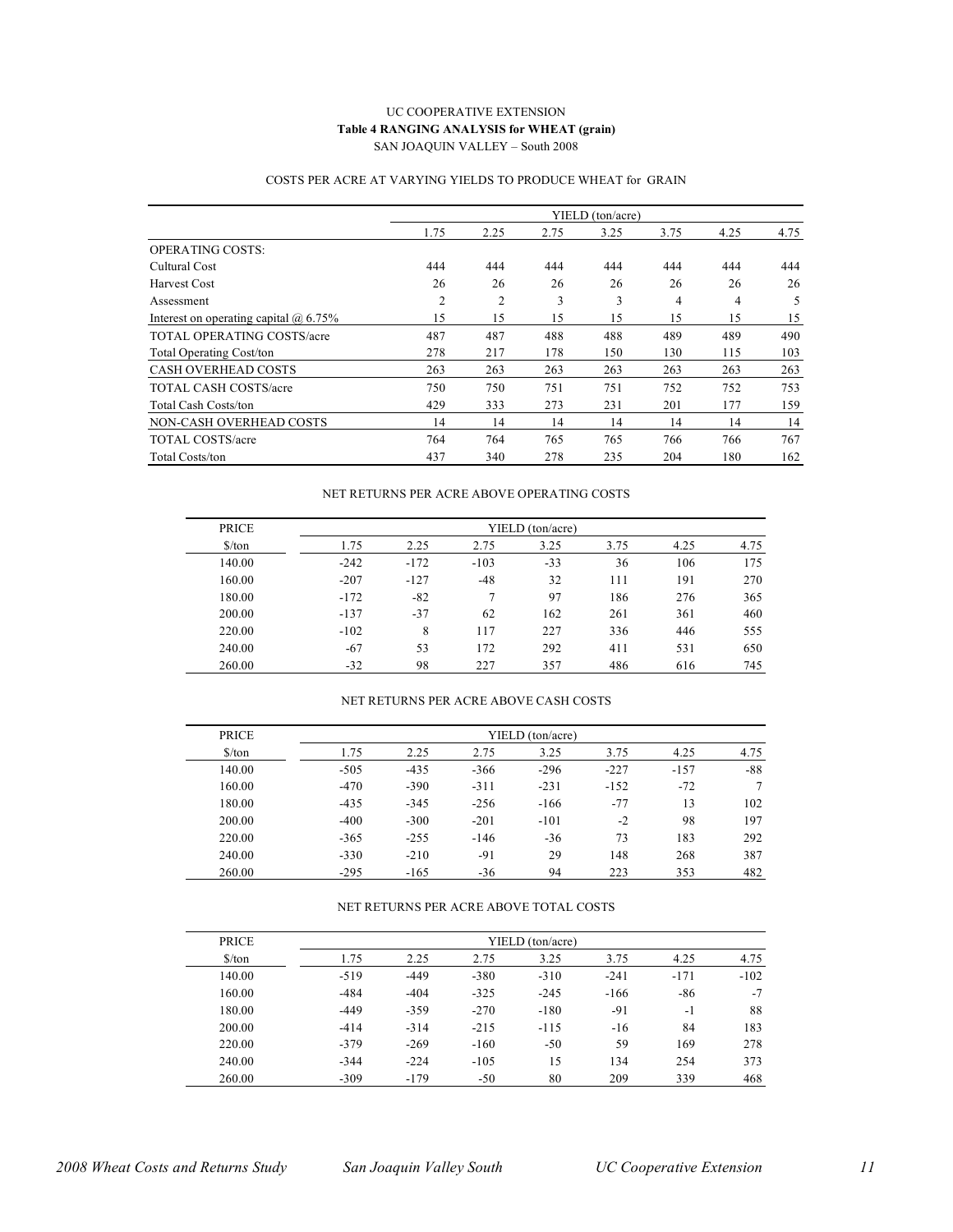#### UC COOPERATIVE EXTENSION **Table 5. RANGING ANALYSIS for WHEAT STRAW** SAN JOAQUIN VALLEY – South 2008

#### NET RETURNS PER ACRE for WHEAT STRAW

| <b>PRICE</b>         | YIELD (ton/acre) |      |      |      |      |      |  |
|----------------------|------------------|------|------|------|------|------|--|
| $\frac{\sqrt{2}}{2}$ | 1.50             | 1.75 | 2.00 | 2.25 | 2.50 | 3.00 |  |
| 29.00                | 44               | 51   | 58   | 65   | 73   | 87   |  |
| 31.00                | 47               | 54   | 62   | 70   | 78   | 93   |  |
| 33.00                | 50               | 58   | 66   | 74   | 83   | 99   |  |
| 35.00                | 53               | 61   | 70   | 79   | 88   | 105  |  |
| 37.00                | 56               | 65   | 74   | 83   | 93   | 111  |  |
| 39.00                | 59               | 68   | 78   | 88   | 98   | 117  |  |
| 41.00                | 62               | 72   | 82   | 92   | 103  | 123  |  |

If selling straw add appropriate number to Net Returns Tables in Table 4

#### UC COOPERATIVE EXTENSION **Table 6. WHOLE FARM ANNUAL EQUIPMENT, INVESTMENT, and BUSINESS OVERHEAD COSTS** SAN JOAQUIN VALLEY - South 2008

#### ANNUAL EQUIPMENT COSTS

|     |                                |              |      |         |              | Cash Overhead |              |          |  |
|-----|--------------------------------|--------------|------|---------|--------------|---------------|--------------|----------|--|
|     |                                |              | Yrs  | Salvage | Capital      | Insur-        |              |          |  |
| Yr  | Description                    | Price        | Life | Value   | Recovery     | ance          | Taxes        | Total    |  |
| 08  | 125HP 2WD Tractor              | 108,450      | 10   | 32,034  | 10,900       | 520           | 702          | 12,123   |  |
| 08. | 215HP Trac Tractor             | 206.704      | 10   | 61,057  | 20,776       | 991           | 1,339        | 23,106   |  |
| 08  | Anhydrous Ammonia Rig (loaned) | $\mathbf{0}$ | 10   | 0       | $\mathbf{0}$ | $\mathbf{0}$  | $\mathbf{0}$ | $\Omega$ |  |
| 08. | Disc - Border                  | 2.150        | 10   | 380     | 237          | 9             | 13           | 259      |  |
| 08  | Disc - Finish 21'              | 34,000       | 8    | 7,677   | 4,276        | 154           | 208          | 4,639    |  |
| 08  | Pickup 1/2 Ton                 | 28,000       | 5    | 12.549  | 4,028        | 150           | 203          | 4,381    |  |
| 08  | Planter-Drill 21'              | 24,000       | 10   | 4.244   | 2,647        | 105           | 141          | 2,892    |  |
|     | <b>TOTAL</b>                   | 403.304      |      | 117.941 | 42.865       | 1.929         | 2.606        | 47,400   |  |
|     | 60% of New Cost *              | 241,982      |      | 70,765  | 25.719       | 1,157         | 1.564        | 28,440   |  |

\*Used to reflect a mix of new and used equipment

#### ANNUAL INVESTMENT COSTS

|                                       |         |      |         |          |        | Cash Overhead |         |        |  |  |
|---------------------------------------|---------|------|---------|----------|--------|---------------|---------|--------|--|--|
|                                       |         | Yrs  | Salvage | Capital  | Insur- |               |         |        |  |  |
| Description                           | Price   | Life | Value   | Recovery | ance   | Taxes         | Repairs | Total  |  |  |
| Fuel Tanks in Containment (2-300 gal) | 6,514   | 20   |         | 490      | 24     | 33            | 130     | 677    |  |  |
| Shop Building, 2400 sqft              | 80,000  | 25   |         | 5.257    | 296    | 400           | 1.600   | 7.553  |  |  |
| Shop & Field Tools                    | 15.000  | 20   | 1.200   | .089     | 60     | 81            | 300     | 1,530  |  |  |
| Global Positioning System (GPS)       | 40,000  |      |         | 9.048    | 148    | 200           | 800     | 10,196 |  |  |
| <b>TOTAL INVESTMENT</b>               | 141.514 |      | .200    | 15.884   | 528    | 714           | 2.830   | 19.956 |  |  |

#### ANNUAL BUSINESS OVERHEAD COSTS

|                       | Units/   |      | Price/ | Total   |
|-----------------------|----------|------|--------|---------|
| Description           | Farm     | Unit | Unit   | Cost    |
| Land Rent (600 acres) | 600.00   | acre | 225.00 | 135,000 |
| Liability Insurance   | 3,000.00 | acre | 0.51   | 1.530   |
| Office Expense        | 3,000.00 | acre | 35.00  | 105,000 |